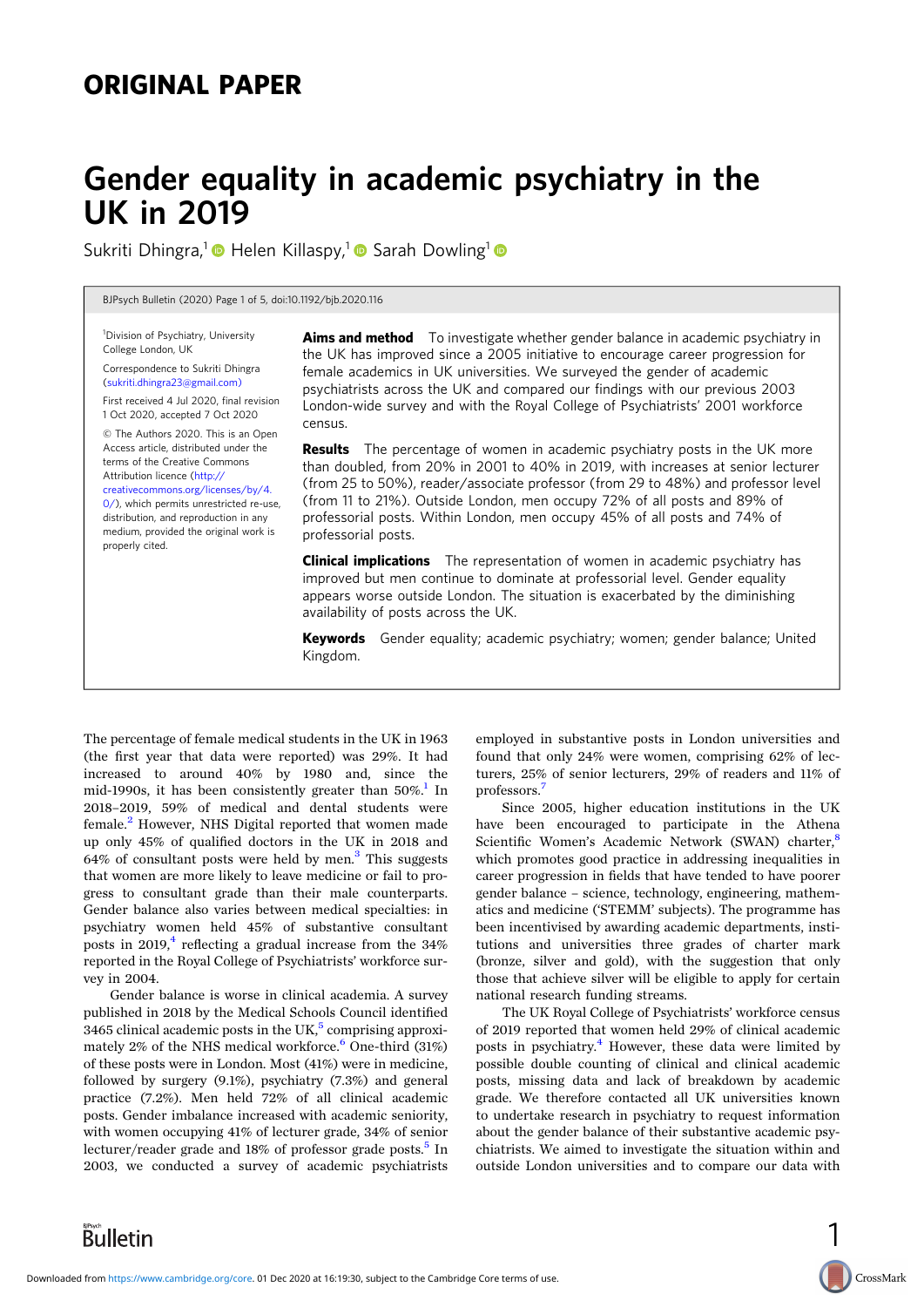our previous London-wide survey results from 2003 and with data from the Royal College of Psychiatrists' 2001 UK-wide workforce census published in our original survey<sup>[7](#page-4-0)</sup> to investigate whether, in the context of initiatives such as Athena SWAN, there had been any improvement in gender balance in academic psychiatry.

# Method

We contacted the relevant heads of departments of all 15 UK universities known to employ psychiatrists in substantive academic or clinical academic posts (Imperial College London, King's College London, Queen Mary University London, University College London, the Universities of Bangor, Cambridge, Cardiff, Edinburgh, Liverpool, Manchester, Nottingham, Oxford, Swansea and Warwick, and Queen's University Belfast). We requested data on the number and gender of academic psychiatrists by grade (professor; associate professor/reader; senior lecturer; lecturer; research fellow). No other data were requested, no individually identifiable data were gathered and data were collated across institutions; therefore no ethical approval was required. Departments that did not respond to the first email received two further reminders.

# Analysis

Data were collated using IBM SPSS version 25.0 for Windows. We present descriptive statistics (frequencies and percentages) on the number and gender of academic psychiatrists in the UK and within and outside London. Chi-squared tests were conducted to compare the percentage of women by grade within and outside London, and the change in percentage of women by grade across the UK using the Royal College of Psychiatrists' workforce census data from 2001, and within London using the data from our previous survey of London academic psychiatrists conducted in 2003.<sup>7</sup>

# Results

We received responses from 12 of the 15 (80%) universities, including all those in London. The gender of academic psychiatrists by grade is shown in Table 1. Overall, 49% of posts were held by women. Although there was equal gender balance at senior lecturer and reader/associate professor level, men occupied 79% of professorial posts.

| Table 1                       | Gender balance among UK academic psychiatrists,<br>2019 |                 |                  |          |  |  |  |  |  |
|-------------------------------|---------------------------------------------------------|-----------------|------------------|----------|--|--|--|--|--|
| Academic grade                |                                                         | Female, $n$ (%) | Male, $n$ $(\%)$ | Total, n |  |  |  |  |  |
| Research fellow               |                                                         | 60 (70)         | 26 (30)          | 86       |  |  |  |  |  |
| Lecturer                      |                                                         | 34 (64)         | 19 (36)          | 53       |  |  |  |  |  |
| Senior lecturer               |                                                         | 36 (50)         | 36 (50)          | 72       |  |  |  |  |  |
| Reader/associate<br>professor |                                                         | 11(48)          | 12(52)           | 23       |  |  |  |  |  |
| Professor                     |                                                         | 21(21)          | 79 (79)          | 100      |  |  |  |  |  |
| Total                         |                                                         | 162 (49)        | 172 (51)         | 334      |  |  |  |  |  |

 $\mathcal{P}$ 

[Figure 1](#page-2-0) shows the gender balance by grade of UK academic psychiatrists in 2001 and 2019. Research fellow posts are not included as data on these were not reported in 2001. The percentage of female academic psychiatrists has increased from 20 to 40% overall, with the largest increase seen at the level of senior lecturer (from 25 to 50%), a statistically significant increase. Of note, the total number of posts has fallen from 366 to 248 since 2001.

[Table 2](#page-2-0) shows the gender of academic psychiatrists by grade in universities inside and outside London, including research fellows. Around three-quarters of all UK posts (252/334) were in London. Women held the majority of more junior posts (research fellow and lecturer) within London, whereas the reverse was true outside London (although the total number of these posts outside London was small). These differences in junior posts within and outside the capital were statistically significant. There was equal gender balance within and outside London at senior lecturer grade, but most professorial posts were held by men (89% outside London, 74% within London). Women occupied 63% of reader/associate professor posts outside London and 40% within London, but, again, the number of these posts was relatively small and thus we need to be cautious in interpreting this difference. There were no statistically significant differences in the percentage of women at these higher grades within and outside London.

[Figure 2](#page-3-0) shows the gender balance by grade within London universities in 2003 and 2019. Research fellow posts are not included as data on these were not gathered in 2003. The percentage of academic psychiatrist posts in London occupied by men fell from 74% in 2003 to 54% in 2019, with increases in the percentage of women at every grade: a 41% increase at lecturer level, 21% at senior lecturer, 9% at reader/associate professor, and 8% at professor level. However, only the increases in the percentage of women at lecturer and senior lecturer level were statistically significant.

# **Discussion**

We found 49% of all clinical academic posts in psychiatry to be occupied by women, compared with the 29% reported in the Royal College of Psychiatrists' 2019 census.<sup>[4](#page-4-0)</sup> The disparity may be explained by the limitations of the census noted previously (double counting and missing data). Although we did not achieve 100% response from universities outside London, given that three-quarters of posts were within London, this finding appears robust as well as encouraging. Our results also compare favourably with the figure of 28% reported by the Medical Schools Council for all medical specialties.<sup>[5](#page-4-0)</sup>

Our data suggest that gender equality in academic psychiatry across the UK has improved since 2001, with increases in the percentage of women at all grades and a statistically significant increase at senior lecturer level, where women now hold 50% of posts. This is in keeping with the gradual increase in women achieving substantive consultant posts (an equivalent grade to senior lecturer) in psychiatry over a similar period.[4](#page-4-0) However, there has been a comparatively small rise of only 10% in women at professor grade, with four-fifths of these posts occupied by men.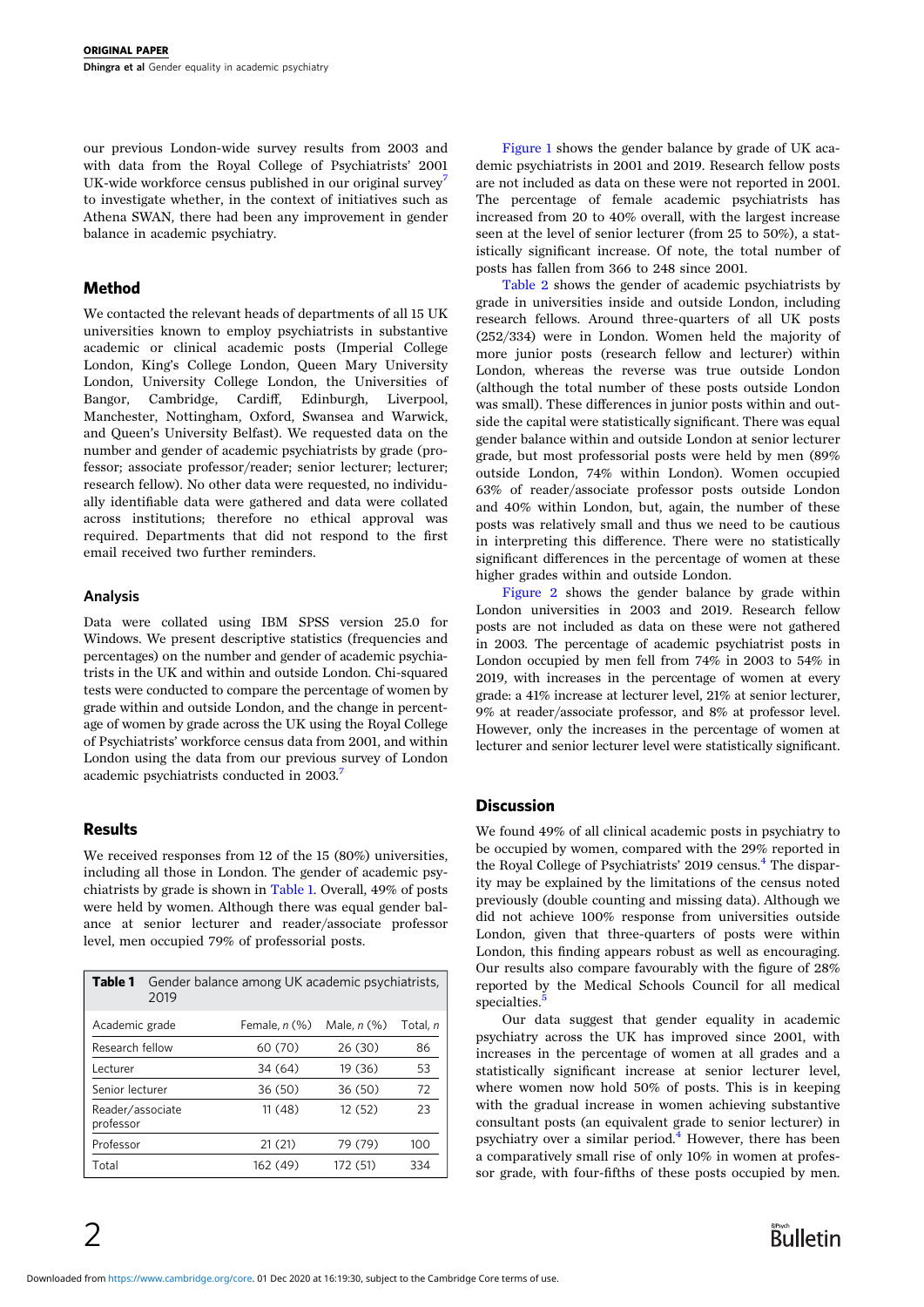<span id="page-2-0"></span>

Fig. 1 Percentage of UK female academic psychiatrists, 2001 and 2019.

| Gender balance among academic psychiatrists within and outside London, 2019<br>Table 2 |               |                  |                |                    |                  |          |             |         |  |  |  |
|----------------------------------------------------------------------------------------|---------------|------------------|----------------|--------------------|------------------|----------|-------------|---------|--|--|--|
|                                                                                        | London        |                  | Outside London |                    |                  |          |             |         |  |  |  |
| Academic grade                                                                         | Female, n (%) | Male, $n$ $(\%)$ | Total. n       | Female, $n$ $(\%)$ | Male, $n$ $(\%)$ | Total. n | Chi-sauared | P       |  |  |  |
| Research fellow                                                                        | 57 (76)       | 18 (24)          | 75             | 3(28)              | 8(72)            | 11       | 10.79       | 0.001   |  |  |  |
| Lecturer                                                                               | 32 (74)       | 11(26)           | 43             | 2(20)              | 8(80)            | 10       | 10.45       | 0.001   |  |  |  |
| Senior lecturer                                                                        | 27 (50)       | 27 (50)          | 54             | 9(50)              | 9(50)            | 18       | $\Omega$    | >1      |  |  |  |
| Reader/associate professor                                                             | 6(40)         | 9(60)            | 15             | 5(63)              | 3(37)            | 8        | 1.06        | 0.303   |  |  |  |
| Professor                                                                              | 17 (26)       | 48 (74)          | 65             | 4(11)              | 31 (89)          | 35       | 3.18        | 0.074   |  |  |  |
| Total                                                                                  | 139 (55)      | 113 (45)         | 252            | 23(28)             | 59 (72)          | 82       | 18.20       | < 0.001 |  |  |  |

This is particularly disappointing when comparing these figures with other medical specialties, where women still only comprise one-third of senior lecturer and readers/asso-ciate professors and 18% of professors.<sup>[5](#page-4-0)</sup> In other words, the progress made in gender equality at the lower grades of academic psychiatry has not had the same rate of impact on the highest grade. This could be due to the fact that people tend to occupy a professorial post for much longer than lower grade posts and thus vacancies do not arise as often. It might therefore be expected to take longer for gender equality to be achieved at this level than at senior lecturer and reader/associate professor level. Nevertheless, 18 years is surely long enough to infer that this is not simply a 'pipeline' problem that will correct itself over time.

# London compared with the rest of the UK

We also found that the situation within and outside London differed, with somewhat better gender equality in the capital,

where women held 55% of academic psychiatry posts, compared with 28% elsewhere. Outside London, the majority of more junior posts were occupied by men and, although there were equal numbers of men and women at senior lecturer grade and more women than men at reader/associate professor level, there were very few of these posts. At professor level, men held 31 of the 35 available positions. Within London, although research fellow and lecturer posts were in greater supply and women held the majority of these, the 'pinch point' in career progression came above senior lecturer level, with women representing only a quarter of all professors. Comparing our results with our 2003 survey of London universities, $7$  we found that the percentage of women at all grades had increased, but statistically significant increases were only evident at lecturer and senior lecturer level. It therefore seems that, although the opportunity for progression in academic psychiatry is improving for women overall across the UK, it remains very challenging to achieve the highest level of promotion,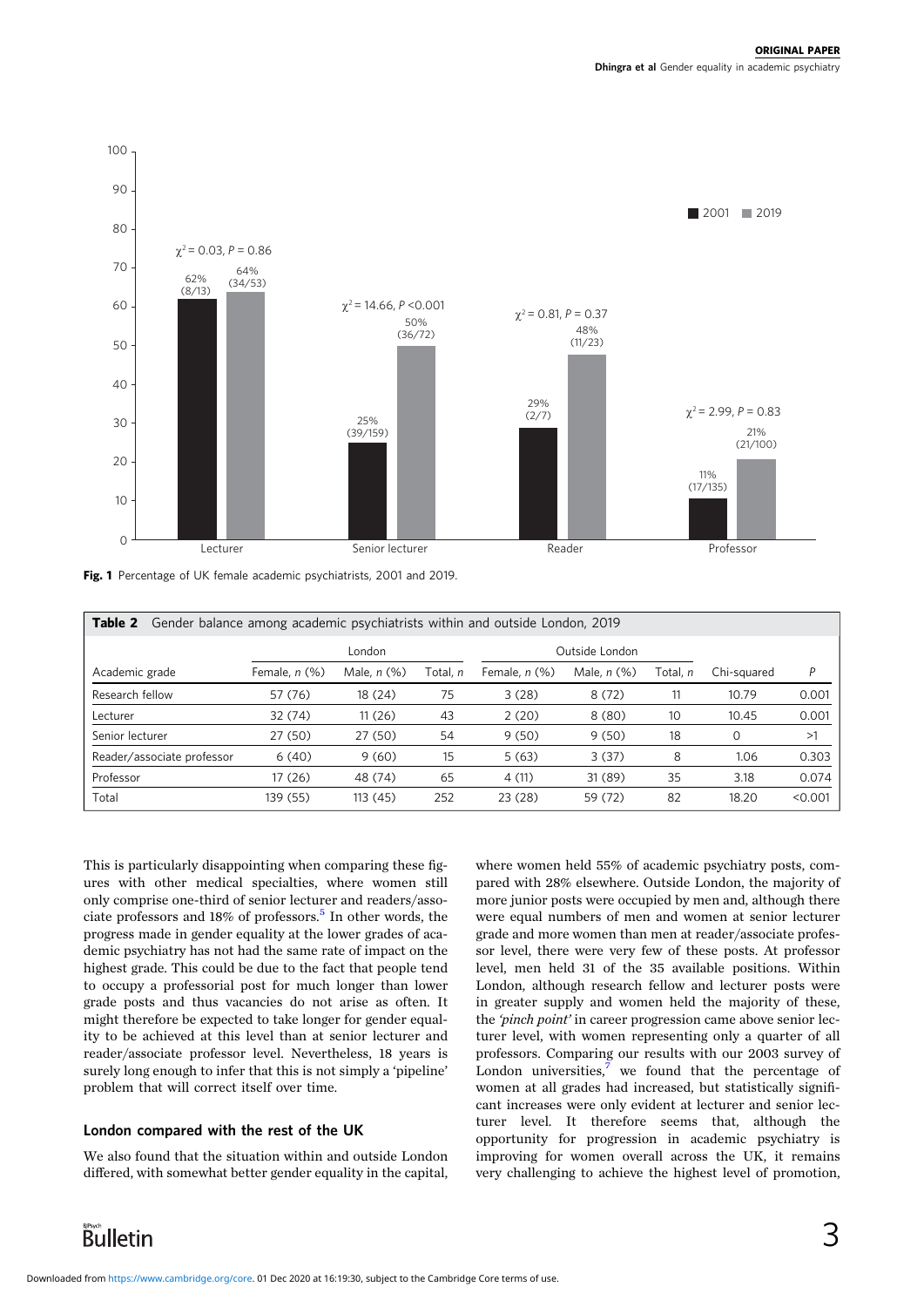<span id="page-3-0"></span>

Fig. 2 Percentage of female academic psychiatrists, London universities, 2003 and 2019.

and the situation may be even harder for women pursuing their career outside London.

#### Barriers to career progression and the Athena SWAN initiative

The barriers to career progression for women in academia have been described previously,<sup>9</sup> and helpfully summarised by Howard<sup>[10](#page-4-0)</sup> as including 'few visible role models and mentors, the short-term contracts used for relatively senior academic positions, lack of transparency for pay and promotion procedures, gender imbalance in the decision-making processes of promotion and organisational policies, slow setting up and take-up of work life-balance policies and, particularly challengingly, the intangible cultural factors that seem to exclude women from the corridors of power'. Others have also emphasised the importance of unconscious bias as a driver of inequality within academic institutions. $<sup>11</sup>$  $<sup>11</sup>$  $<sup>11</sup>$ </sup>

The Athena SWAN charter established guiding principles to assist higher education institutions in addressing the many barriers to gender equality, with the aim of improving the recruitment, retention and career progression of female academics.<sup>[8](#page-4-0)</sup> Its bronze, silver and gold accreditation awards provide an incentive to establish and develop key actions and policies to overcome the specific barriers in a particular setting, with the aim of changing cultures and processes that disadvantage female staff. The charter has since been extended to non-STEMM specialties and been broadened to include other aspects of diversity as well as gender.

The implementation of the Athena SWAN initiative was evaluated in five departments of one UK medical school using a qualitative approach.<sup>[12](#page-4-0)</sup> Although it was felt to have

4

introduced a welcome mechanism to raise the issue of gender equality within the organisation, it was also reported to create considerable additional work for female staff. This included completing the lengthy SWAN application itself, as well as coordinating actions to address specific barriers, and the increased burden on the small number of senior women, who had to take on more committee work to improve gender representation. The authors concluded that the aims of the initiative were undermined by the nega-tive impact on female staff.<sup>[12](#page-4-0)</sup> A separate evaluation found no difference in the career progression of female academics in the 12 UK medical schools that had been participating in the Athena SWAN programme from its inception compared with those that joined after the announcement in 2011 that the award of National Institute of Health Research (NIHR) funding would be contingent on achieving a silver award.<sup>[13](#page-4-0)</sup>

The financial incentivising of the Athena SWAN initiative by the NIHR represents a 'carrot and stick' approach which has certainly raised the consciousness of higher education institutions to the pervasive gender inequality they harbour. All the universities we surveyed had joined the Athena SWAN programme and 12 of the 15 held a silver award at the time of our 2019 survey. Our results suggest that in academic psychiatry there has been clear improvement in the representation of women at all grades of academic post since 2001. Nevertheless, even with the support of a national accreditation process and a financial 'sword of Damocles' suspended over these institutions, women in academic psychiatry remain disadvantaged in their career progression within them, particularly with regard to the achievement of a professorial post. The ongoing male dominance at the highest academic grade is, put simply, dispiriting.

**Bulletin**